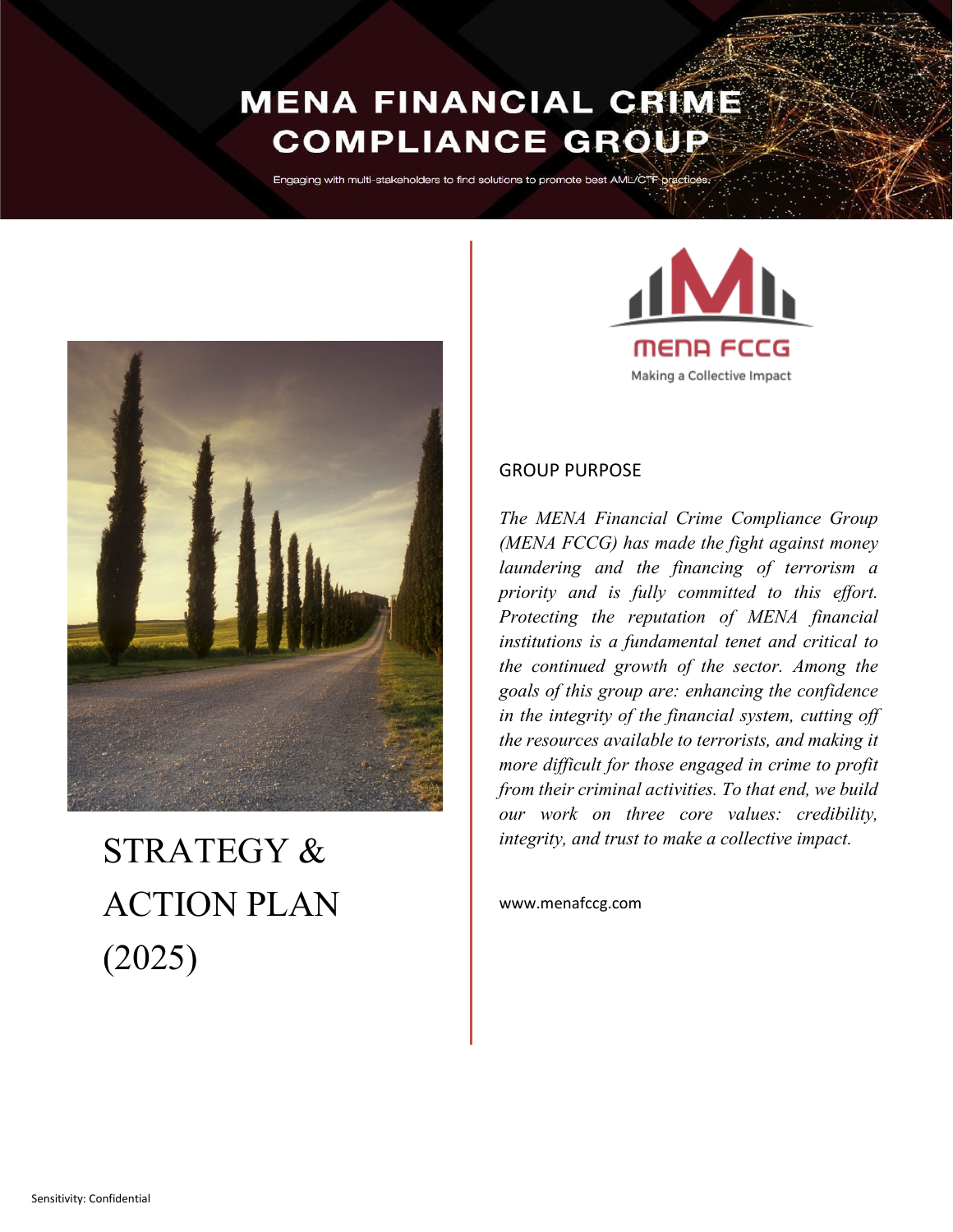## *The Outlook*

In September 2016, 12 Member banks from 8 different countries across MENA gathered in Bahrain with the intent to make a difference.

During this short journey, utilizing members' expertise and building relationships of trust with each other, regulators, and the international community, MENA FCCG has been able to bring concrete actions to assist the Arab Banking community to enhance its practices in tackling financial crime.

In a record timeframe, MENA FCCG encompassed collaborations with the Wolfsberg Group, the MENA FATF, and the UN Security Council combined with an outreach that was reinforced by the launch of a financial crime forum and endless involvements in prominent events in the US, Europe, and across the MENA region; carving the group's mission into the minds of correspondent banks and penciling its objectives into the agenda of most regional or international banking associations and regulatory agencies.

The group has also delivered several whitepapers, instructive webinars and other valuable articles to become a reliable source of information for smaller banks.

### *Envisioning the next phase of the group, by the end of 2025, MENA FCCG shall raise the bar even further by aspiring to attain and enforce three key strategic objectives:*

- MENA FCCG will be recognized as the leading think tank in the region for combatting financial crime and will play a prominent role in discussions affecting the Arab Banking sector.
- MENA FCCG will strive to publish a set of banking guidelines for the region; positioning the group as a reference for the Arab compliance community.
- MENA FCCG will play an active role in supporting smaller institutions in the region to enhance their financial crime awareness and implementation of leading practices.

We are confident that by the end of 2025, MENA FCCG, now consisting of 13 Member banks from 9 different countries, shall become the example of what Arab Bankers can achieve if they decide to make a collective impact.



Wissam H. Fattouh Chair



Michael Matossian Founder & Deputy Chair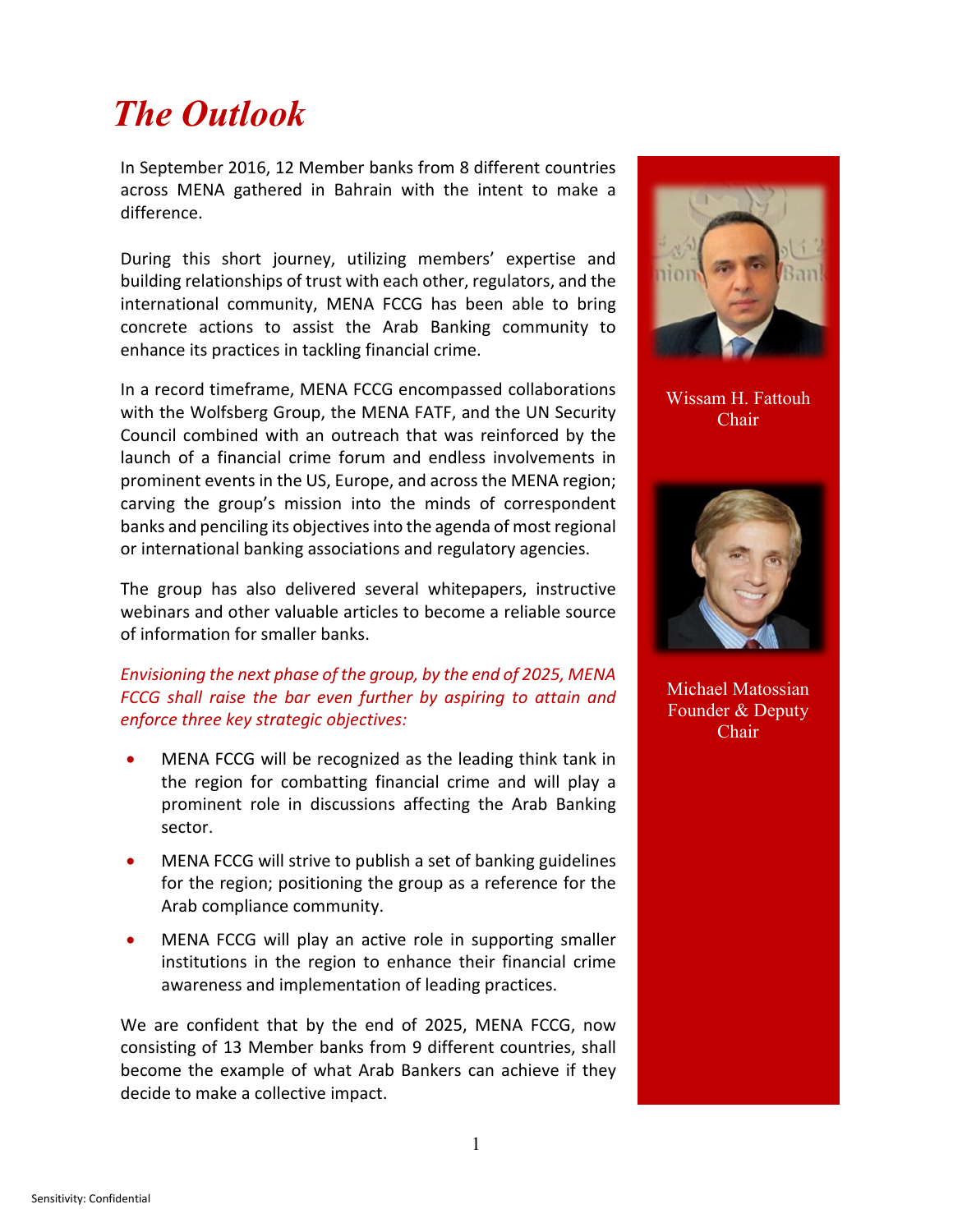## *The Strategy*

In line with the group's charter, mission and objectives, MENA FCCG is looking forward to strengthen and expand its operations to attain the three strategic objectives outlined within the "Outlook" section. To achieve these ambitious high level goals, MENA FCCG has to engage in several tactical undertakings which can be classified under four main sub-strategic work streams; depicted in the new organization chart of the Group.

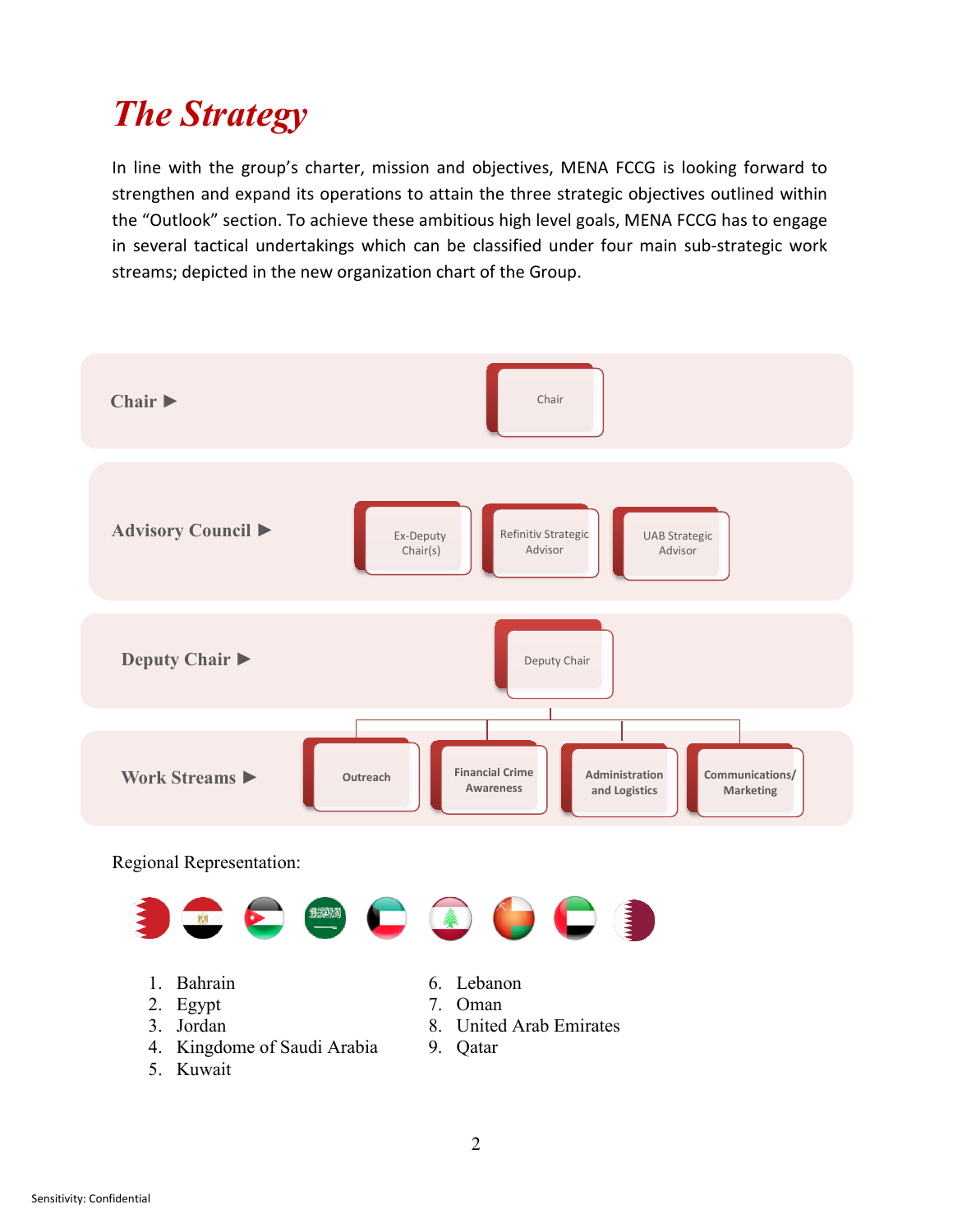## **I. Outreach:**

*Sustainable & Influential Impact.*

Continue strengthening and sowing new relations with local, regional, and international organizations that bear impact on, or that influence the Arab financial community. Specifically, MENA FCCG aims to re-enforce and engage relations under the following relationships:



**Active Seats:** MENA FCCG aims to participate as an observer, member or invitee, in meetings or forums; where key decisions can bear impact on the Arab banking sector.

**Diplomatic Visits:** MENA FCCG intends to perform visits or appearances that expand its outreach with the aim to spread awareness, cooperation and lobbying prospects; endorsing MENA's sound banking practices across the global financial community.

**Collaborations/Partnerships/Joint Ventures:** MENA FCCG plans to establish formal and informal relationships with public and private International/regional/local third parties that further the group's strategic objectives; aligning common efforts in achieving a collective impact.

## **The group plans to sow relations with key entities by:**

- Relying on the extensive network of its strategic partners
- Tapping into the public relations of its prominent members
- Organizing or participating in events and conferences as to facilitate networking opportunities
- Scheduling visits for members within their country or region
- Submitting periodical MENA FCCG press releases, communications and deliverables
- Aligning common objectives and offering the group's complementary support
- Expanding partnerships and joint ventures by signing of mutually advantageous Minutes of Understanding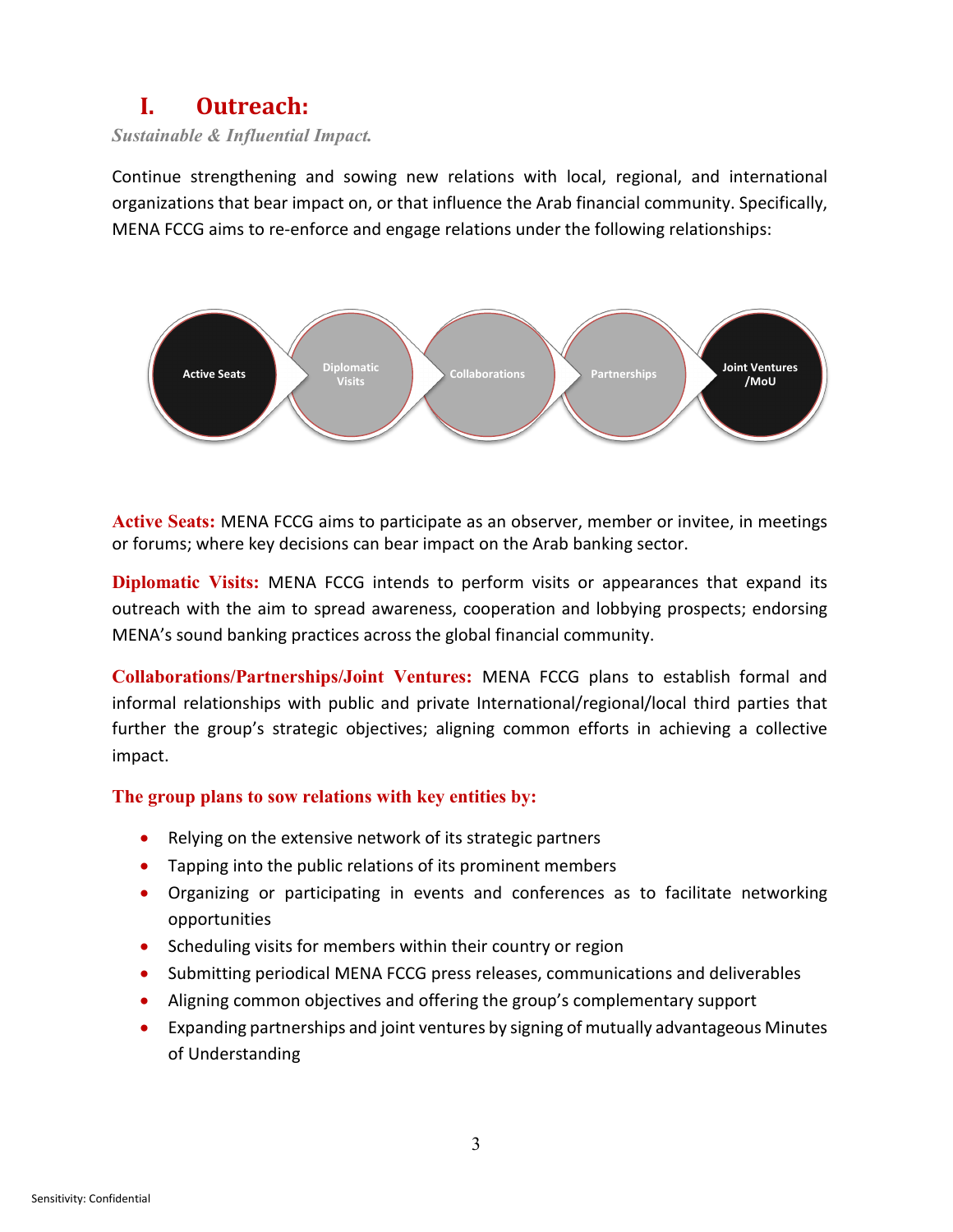MENA FCCG hopes to re-enforce and engage relations with the following bodies, agencies or organizations:

| International                        |                                                                      |
|--------------------------------------|----------------------------------------------------------------------|
|                                      |                                                                      |
| $\bullet$ FATF                       |                                                                      |
| $\bullet$ OECD                       |                                                                      |
| • World Bank                         |                                                                      |
| •US Treasury                         |                                                                      |
| •European Central Bank               |                                                                      |
| •Transparency International          |                                                                      |
| • Wolfsberg Group                    |                                                                      |
| • UN Security Council                |                                                                      |
| •Correspondent Banks                 |                                                                      |
| . Institute of International Finance |                                                                      |
| $\bullet$ Egmont                     |                                                                      |
|                                      | • ACAMS (Association of Certified Anti-Money Laundering Sepcialists) |

- •BAFT (Bankers Association for Finance and Trade)
- •RUSI (Royal United Services Institute for Defence and Security Studies)
- •Various thinktanks

#### Regional

- •MENA FATF
- •Arab Monetary Fund
- •Union of Arab Banks
- •World Union of Arab Bankers
- •Hawkama Institute for Corporate Governance

#### Local

- •Central Banks
- •Regulators & FIUs
- •Associations of Banks
- •Financial Institutions
- •Law enfocrement/judicial Authorities
- •Universities & Educational Institutions

Electronic Means of Outreach:

- MENA FCCG Linked in
- MENA FCCG, UAB & Rifinitiv websites
- Bankers Magazine
- Zawya & Reuters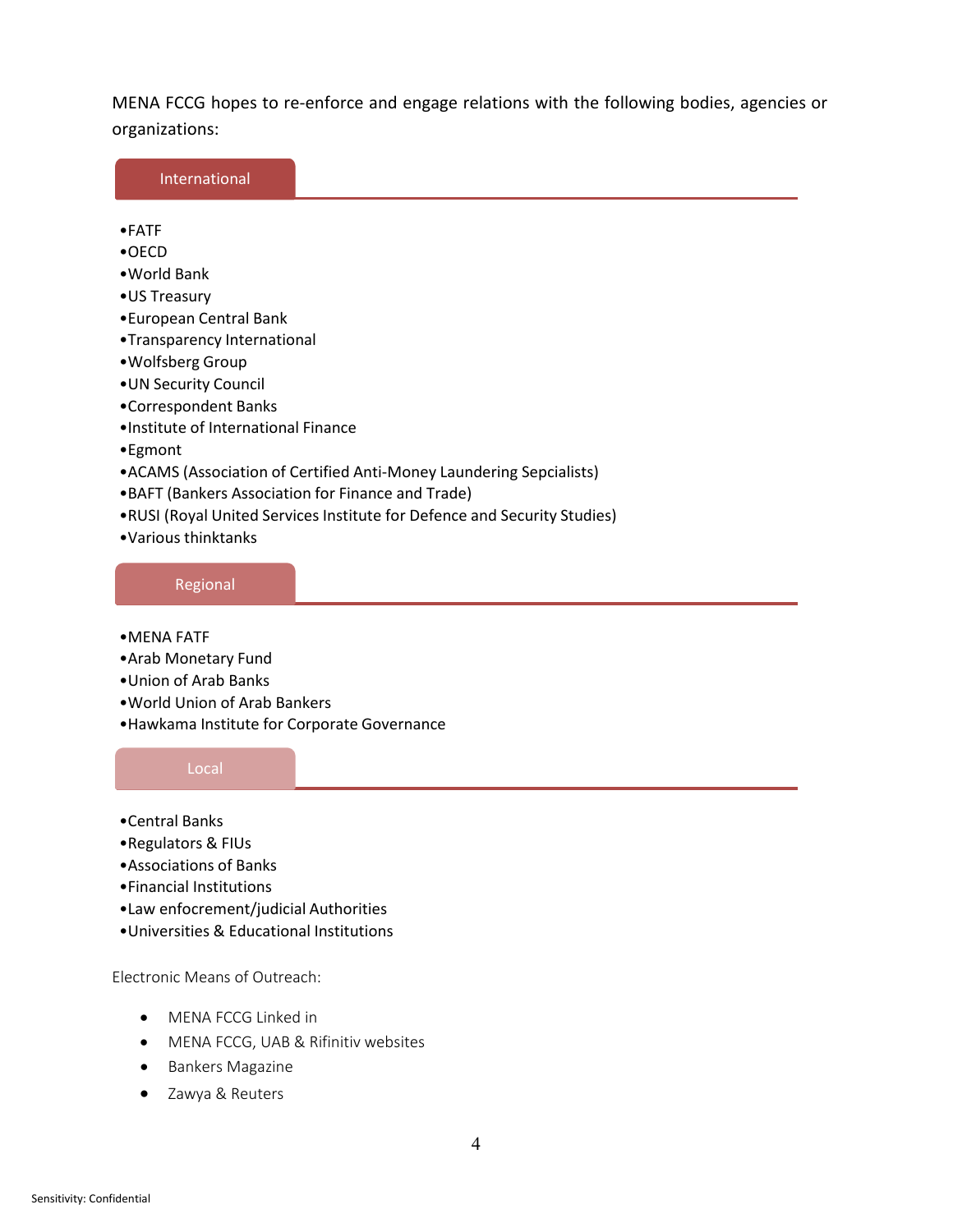## **II. Financial Crime Awareness:**

*Credible and Practical Insight.*

Advance and diversify its academic channels, publications, trainings and curriculums as to reach an even greater audience of banking practitioners. Specifically, MENA FCCG aims to re-enforce and engage deliverables within the following categories:



## **The group plans to spread a compliance best practices culture across the MENA region by:**

- Sharing the expertise of its prominent members
- Utilizing the training platforms of its strategic partners
- Offering publications or trainings on relevant industry topics and concerns
- Organizing or participating in value adding events, forums & conferences
- Issuing banking guidelines that re-inforce international regulations
- Translating key deliverables to suite all MENA regions (English, French & Arabic)
- Defining collaborations with reputable educational, training and technical partners

MENA FCCG hopes to re-enforce and engage relations with the following entities:

#### Potential Ventures

- Fintechs
- Swift
- ACAMS
- Egmont Group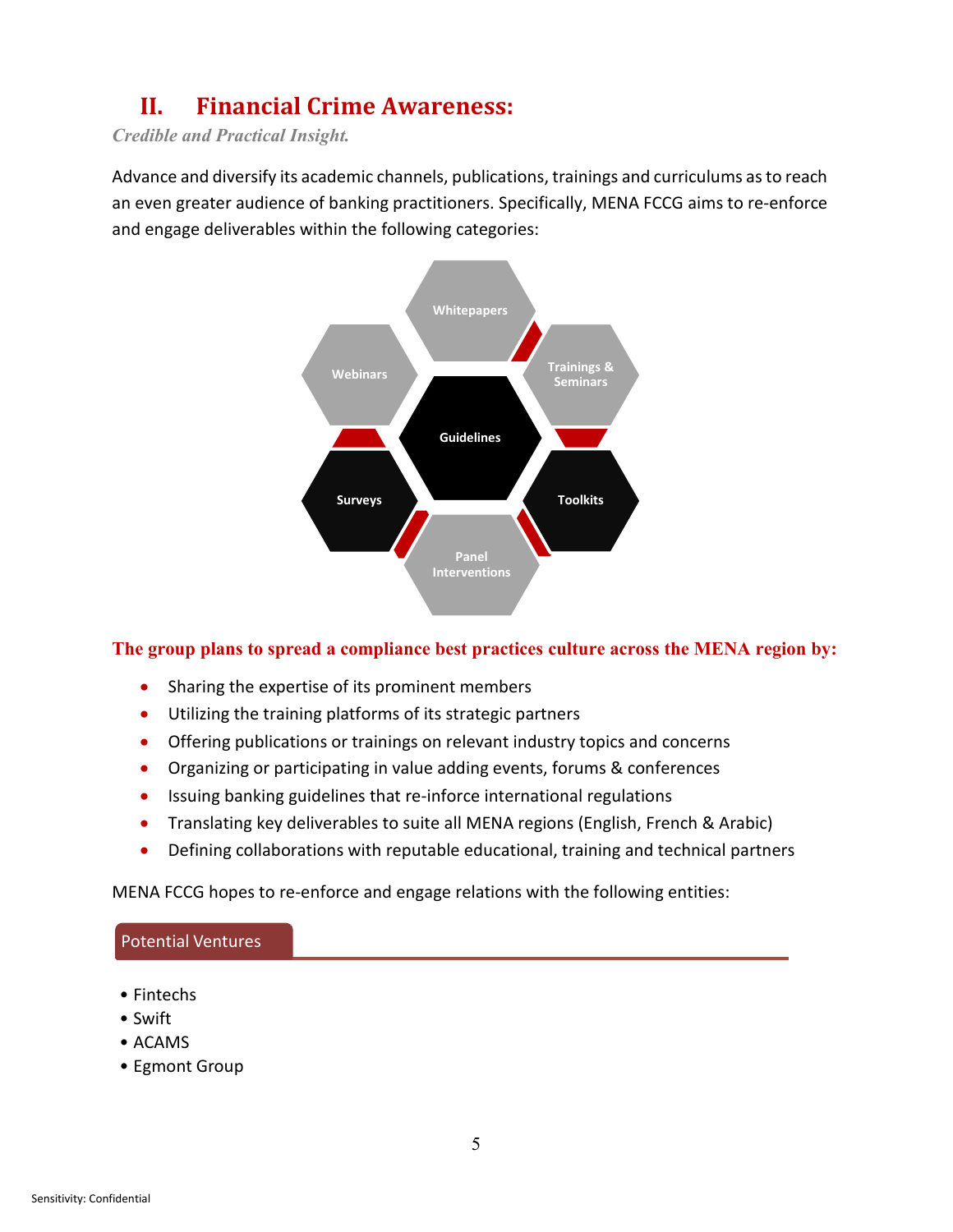## **III. Administration and Logistics:**

*Efficient and Timely Performance.*

Enabling the group to grow, MENA FCCG plans to establish a project management stream which will manage resources and support the timely achievement of the group's objectives and plan of actions. Specifically, MENA FCCG aims to re-enforce and engage its performance within the following capacities:



## **The group plans to enhance its performance and coordination by:**

- Setting clear action plans and milestones for each work stream
- Assigning work stream leaders and working groups for each initiative
- Assessing budgeting needs and breakeven points for each endeavor
- Ensuring the availability of logistics and technical assistance
- Managing and planning the execution of events according to a set annual plan
- Coordinating efforts between partners, third parties and members
- Centralizing the progress reporting of task completion/delays

MENA FCCG hopes to re-enforce and engage relations with the following entities:

#### Potential Supporters

- Union of Arab Banks
- Rifinitiv

6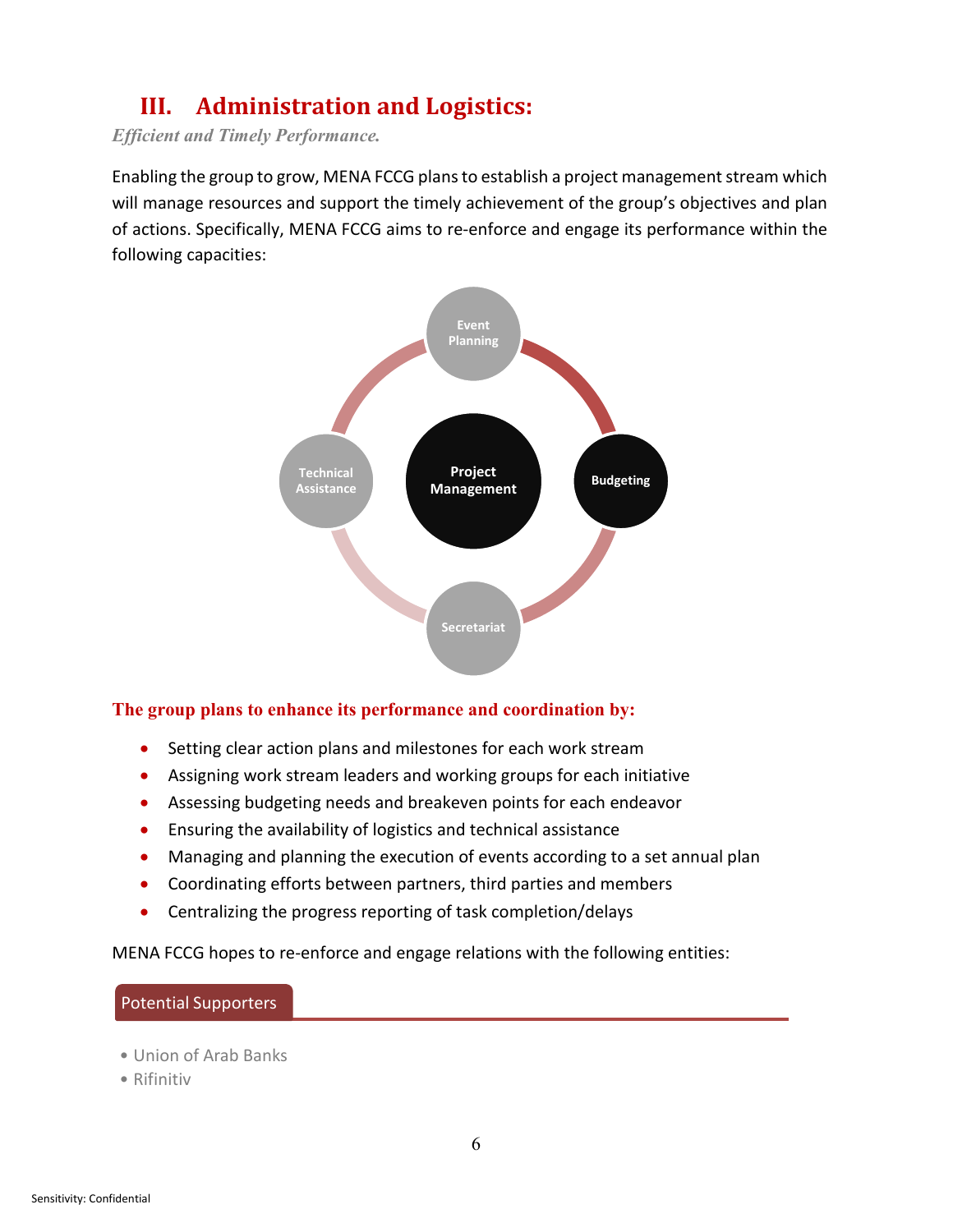## **IV. Communications & Marketing:**

*Respected and Reliable Image.*

Establish a reputation which is synonymous with integrity, transparency and reliability; an image that needs to be continuously developed and nurtured. Specifically, MENA FCCG aims to re-enforce and engage its brand within the following areas:



## **The group plans to promote its image across the MENA region and beyond by:**

- Proposing the expansion of memberships & initiating the contacts
- Sustaining advantageous relations with member banks' top management
- Defining motivational elements for members to engage in the group's various initiatives
- Generating opportunities for member banks to promote their best practices
- Setting clear guidelines for branding materials and promotional deliverables
- Centralizing the approval & editing of official communications & publications
- Proposing relevant events or topics to the appropriate work streams
- Liaising with other marketing/publishing agencies or departments
- Soliciting sponsorships and funds from noncommercial sources

MENA FCCG hopes to re-enforce and engage relations with the following entities:

## Potential Partners

- Member Banks Marketing Departments
- Visa & MasterCard
- IMF
- Arab Monetary Fund
- Thomson Reuters
- Regional financial news agencies (cnbc arabia, financial times)